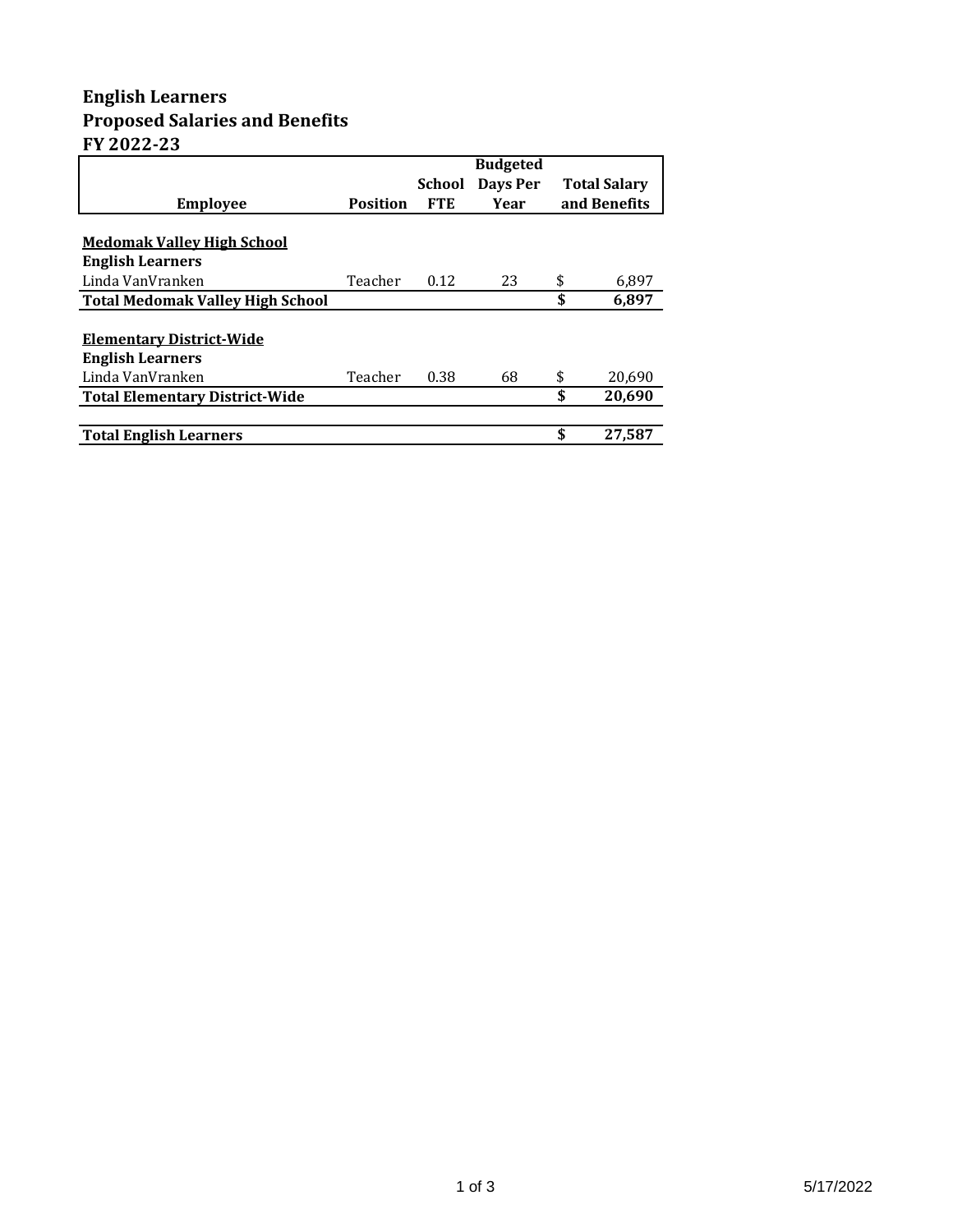## **English Learners Proposed Budget Detail FY 2022-2023**

|                                                              |                          | 2022-23 Proposed Budget |                         |                   |
|--------------------------------------------------------------|--------------------------|-------------------------|-------------------------|-------------------|
| <b>Account Number / Description</b>                          | 2021-22<br><b>Budget</b> | <b>Dollars</b>          | <b>Dollar</b><br>Change | Percent<br>Change |
| 4100 English Learners Instruction-Medomak Valley High School |                          |                         |                         |                   |
| 1000-4100-1000-51010-300 Teacher Salary                      | \$8,039                  | \$6,507                 | $-$1,531$               | $-19.05%$         |
| 1000-4100-1000-52010-300 Teacher Benefits                    | \$133                    | \$140                   | \$7                     | 5.12%             |
| 1000-4100-1000-52310-300 Teacher Retirement Benefits         | \$233                    | \$250                   | \$17                    | 7.32%             |
| 1000-4100-1000-53300-300 Employee Training and Development   | \$500                    | \$500                   | \$0                     | $0.0\%$           |
| <b>TOTAL 4100 English Learners Instruction</b>               | \$8,904                  | \$7,397                 | $-$1,507$               | $-0.2\%$          |
|                                                              |                          |                         |                         |                   |
| 4100 English Learners Instruction-Elementary District-Wide   |                          |                         |                         |                   |
| 1000-4100-1000-51010-950 Teacher Salary                      | \$27,672                 | \$19,522                | $-$ \$8,150             | $-29.45%$         |
| 1000-4100-1000-52010-950 Teacher Benefits                    | \$399                    | \$419                   | \$20                    | 5.14%             |
| 1000-4100-1000-52310-950 Teacher Retirement Benefits         | \$698                    | \$750                   | \$51                    | 7.34%             |
| 1000-4100-1000-55810-950 Travel Reimbursement                | \$1,500                  | \$1.500                 | \$0                     | $0.00\%$          |
| 1000-4100-1000-56100-950 Instructional Supplies              | \$500                    | \$500                   | \$0                     | $0.00\%$          |
| <b>TOTAL 4100 English Learners Instruction</b>               | \$30,769                 | \$22,690                | $-$ \$8,078             | $-0.4%$           |
|                                                              |                          |                         |                         |                   |
| <b>Total Cost Center-based costs</b>                         | \$2,500                  | \$2,500                 | \$0                     | $0.0\%$           |
| <b>Total District-based costs</b>                            | \$37,173                 | \$27,587                | $-$ \$9,586             | $-25.79%$         |
| <b>TOTAL 4100 English Learners</b>                           | \$39,673                 | \$30,087                | -\$9,586                | $-24.2%$          |